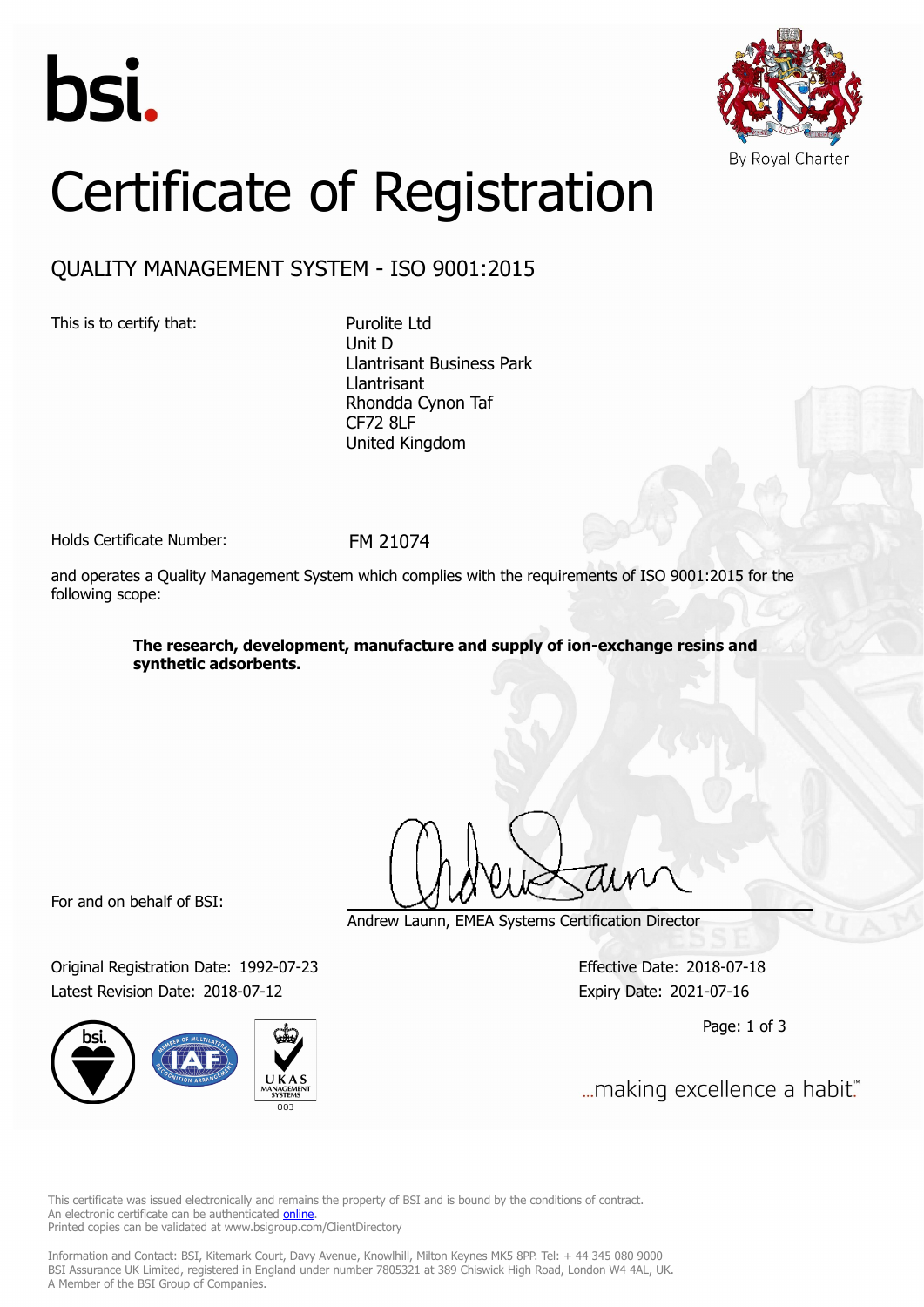#### Certificate No: FM 21074

| Location                                                                                                                                                   | <b>Registered Activities</b>                                                                                                  |
|------------------------------------------------------------------------------------------------------------------------------------------------------------|-------------------------------------------------------------------------------------------------------------------------------|
| Purolite Ltd<br>Unit D<br><b>Llantrisant Business Park</b><br>Llantrisant<br>Rhondda Cynon Taf<br><b>CF72 8LF</b><br>United Kingdom                        | The sales, storage and supply of ion-exchange resins and<br>synthetic adsorbents. Facilities for Research and<br>Development. |
| Purolite GmbH<br>Gothaer Strasse 4<br>40880 Ratingen<br>Germany                                                                                            | The sales functions of Purolite Ltd.                                                                                          |
| Purolite (Int) Ltd French Branch<br>Purolite S.A.S<br>11, Avenue Delcasse<br>Paris<br>75008<br>France                                                      | The sales functions of Purolite Ltd.                                                                                          |
| Purolite Ltd<br>T/A Purolite Global Sales<br>Limited and Purolite International<br><b>SRL</b><br>Viale Coni Zugna, 29<br>Milano<br>Milan<br>20144<br>Italy | The sales functions of Purolite Ltd.                                                                                          |
| Purolite S.R.L<br>Str Aleea Uzinei Nr 11<br>505700 Victoria<br>Judetul Brasov<br>Romania                                                                   | The research, development, manufacture and supply of ion-<br>exchange resins and synthetic adsorbents.                        |
| <b>Gubau Spedition GmbH</b><br>Robert-Bosch-Straße 4<br>76532 Baden Baden<br>Germany                                                                       | The handling, storage and despatch procedures of Purolite<br>International Limited.                                           |
| Rhenus SE & Co. KG<br>Europaallee 29<br>47229 Duisburg<br>Germany                                                                                          | The handling, storage and despatch procedures of Purolite<br>International Limited.                                           |

### Original Registration Date: 1992-07-23 Effective Date: 2018-07-18 Latest Revision Date: 2018-07-12 Expiry Date: 2021-07-16

Page: 2 of 3

This certificate was issued electronically and remains the property of BSI and is bound by the conditions of contract. An electronic certificate can be authenticated **[online](https://pgplus.bsigroup.com/CertificateValidation/CertificateValidator.aspx?CertificateNumber=FM+21074&ReIssueDate=12%2f07%2f2018&Template=uk)**. Printed copies can be validated at www.bsigroup.com/ClientDirectory

Information and Contact: BSI, Kitemark Court, Davy Avenue, Knowlhill, Milton Keynes MK5 8PP. Tel: + 44 345 080 9000 BSI Assurance UK Limited, registered in England under number 7805321 at 389 Chiswick High Road, London W4 4AL, UK. A Member of the BSI Group of Companies.